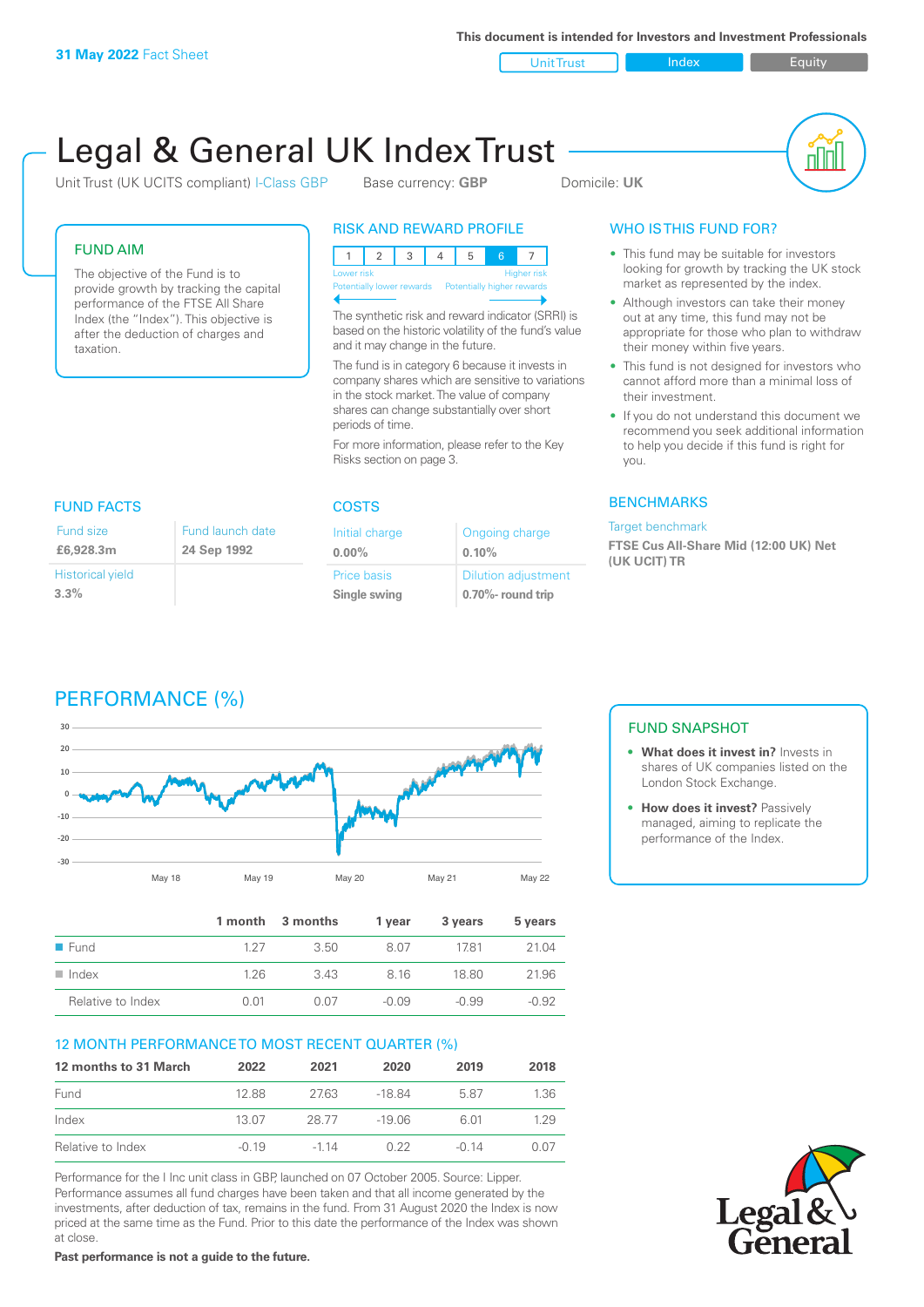# Legal & General UK Index Trust

Unit Trust (UK UCITS compliant) I-Class GBP

### PORTFOLIO BREAKDOWN

All data sources are a combination of LGIM and the Fund Accountant unless otherwise stated. Totals may not sum to due to rounding. In order to minimise transaction costs, the Fund will not always own all the assets that constitute the index and on occasion it will own assets that are not in the index. The number of fund holdings can also differ from the index due to corporate events and proxy holdings.



#### SECTOR (%)

| $\blacksquare$ Financials  | 21.8 |
|----------------------------|------|
| ■ Consumer Staples         | 15.1 |
| ■ Energy                   | 11.5 |
| $\blacksquare$ Health Care | 11.4 |
| $\blacksquare$ Industrials | 10.7 |
| ■ Consumer Discretionary   | 10.6 |
| ■ Basic Materials          | 8.8  |
| $\blacksquare$ Utilities   | 3.6  |
| ■ Real Estate              | 3.1  |
| Telecommunications         | 2.2  |
| ■ Technology               | 1.3  |
|                            |      |

#### COUNTRY (%)

United Kingdom 100.0

#### MARKET CAPITALISATION (%) TOP 10 ISSUERS (%)

| ■ Large                  | 68.2 |
|--------------------------|------|
| $\blacksquare$ Mid       | 20.0 |
| $\blacksquare$ Small     | 11.9 |
| $\blacksquare$ Undefined |      |
|                          |      |

■ Top 10 issuers 41.9% Rest of portfolio 58.1% No. of holdings in fund 609 No. of holdings in index 600

| Shell                           | 76  |
|---------------------------------|-----|
| AstraZeneca                     | 6.7 |
| <b>HSBC Holdings</b>            | 4.5 |
| Unilever                        | 3.9 |
| GSK                             | 3.6 |
| <b>BP</b>                       | 3.5 |
| Diageo                          | 3.5 |
| <b>British American Tobacco</b> | 3.3 |
| Glencore                        | 29  |
| Rio Tinto                       | 26  |
|                                 |     |



The Index Fund Management team comprises 25 fund managers, supported by two analysts. Management oversight is provided by the Global Head of Index Funds. The team has average industry experience of 15 years, of which seven years has been at LGIM, and is focused on achieving the equally important objectives of close tracking and maximising returns.